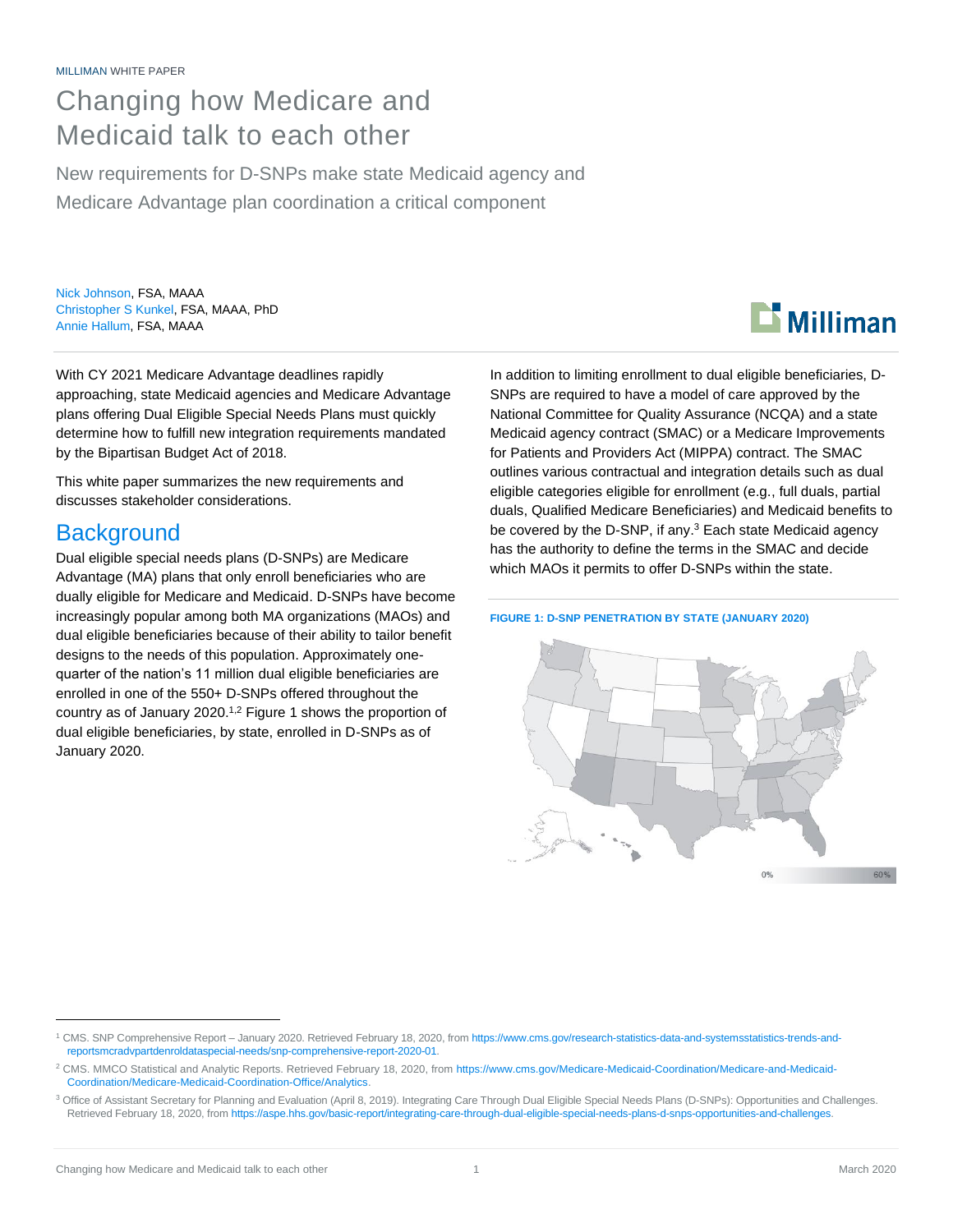## New requirements from CMS

Beginning in calendar year (CY) 2021, D-SNPs will be required to meet new minimum integration standards through at least one of the following avenues, as seen in Figure 2.<sup>4,5</sup>

**1. OBTAIN FULLY INTEGRATED DUAL ELIGIBLE (FIDE) SNP STATUS**

FIDE SNPs are integrated plans that provide both Medicare and Medicaid benefits, including long-term services and supports (LTSS), to enrolled beneficiaries. FIDE SNPs have an MA contract with the Centers for Medicare and Medicaid Services (CMS) and a Medicaid managed care contract with the state Medicaid agency. FIDE SNPs were enacted by the Patient Protection and Affordable Care Act (ACA) and currently comprise about 11% of current D-SNP enrollment.<sup>6</sup>

**2. OBTAIN HIGHLY INTEGRATED DUAL ELIGIBLE (HIDE) SNP STATUS**

HIDE SNPs are MA plans that are offered by an MAO that itself offers a separate Medicaid managed LTSS (MLTSS) plan or a Medicaid managed behavioral health plan within the D-SNP service area, or that has a related entity offering such a managed care plan. HIDE SNP is a new designation defined by the Bipartisan Budget Act of 2018, and no such plans currently exist.

**3. ESTABLISH A PROCESS TO NOTIFY THE STATE OR A STATE DESIGNEE OF HOSPITAL OR SKILLED NURSING FACILITY ADMISSIONS FOR AT LEAST ONE GROUP OF HIGH-RISK ENROLLEES**

D-SNPs that do not obtain FIDE SNP or HIDE SNP status must, in conjunction with the state, establish a process to notify the state when certain high-risk enrollees are admitted to a hospital or skilled nursing facility. The establishment and specifics of such a process are at the state's discretion. Thus, some states could forgo this third option and only allow D-SNPs that obtain FIDE SNP or HIDE SNP status.

As the CY 2021 MA bid submission deadline approaches, state Medicaid agencies and MA plans offering D-SNPs must quickly determine how to fulfill the new D-SNP integration requirements.



#### **FIGURE 3: FIDE VS. HIDE DISTINCTION**

#### **Medicaid benefits**

A FIDE SNP's Medicaid contract is required to include LTSS whereas a HIDE SNP's Medicaid coverage may include either LTSS or behavioral health. FIDE SNPs may be required by the state to cover behavioral health in addition to LTSS, but this is not a requirement to obtain FIDE status.

#### **Ownership of affiliated Medicaid plan**

A FIDE SNP has an affiliated Medicaid managed care plan whereas a HIDE SNP is not required to provide such a plan on its own. The Medicaid managed care plan associated with a HIDE SNP may be offered by a related entity (e.g., parent company or affiliate).

#### **Enrollment alignment**

A FIDE SNP's enrollment is limited to beneficiaries who also receive Medicaid benefits through the MAO whereas a HIDE SNP's enrollment may consist of beneficiaries who receive Medicaid benefits from another source, such as a different managed care organization (MCO), or fee-for-service (FFS). In other words, a dual eligible beneficiary can be enrolled in a HIDE SNP offered by one MAO and an MLTSS plan offered by an unrelated MCO.

<sup>4</sup> CMS (October 7, 2019). CY 2021 Medicare-Medicaid Integration and Unified Appeals and Grievance Requirements for Dual Eligible Special Needs Plans (D-SNPs). Medicare-Medicaid Coordination Office. Retrieved February 18, 2020, fro[m https://www.cms.gov/Medicare-Medicaid-Coordination/Medicare-and-Medicaid-Coordination/Medicare-](https://www.cms.gov/Medicare-Medicaid-Coordination/Medicare-and-Medicaid-Coordination/Medicare-Medicaid-Coordination-Office/Downloads/DSNPsIntegrationUnifiedAppealsGrievancesMemorandumCY202110072019.pdf)[Medicaid-Coordination-Office/Downloads/DSNPsIntegrationUnifiedAppealsGrievancesMemorandumCY202110072019.pdf.](https://www.cms.gov/Medicare-Medicaid-Coordination/Medicare-and-Medicaid-Coordination/Medicare-Medicaid-Coordination-Office/Downloads/DSNPsIntegrationUnifiedAppealsGrievancesMemorandumCY202110072019.pdf)

<sup>5</sup> CMS (January 17, 2020). Additional Guidance on CY 2021 Medicare-Medicaid Integration Requirements for Dual Eligible Special Needs Plans (D-SNPs). Medicare-Medicaid Coordination Office. Retrieved February 18, 2020, from [https://www.cms.gov/files/document/CY2021dsnpsmedicaremedicaidintegrationrequirements.pdf.](https://www.cms.gov/files/document/CY2021dsnpsmedicaremedicaidintegrationrequirements.pdf)

<sup>6</sup> SNP Comprehensive Report – January 2020, op cit.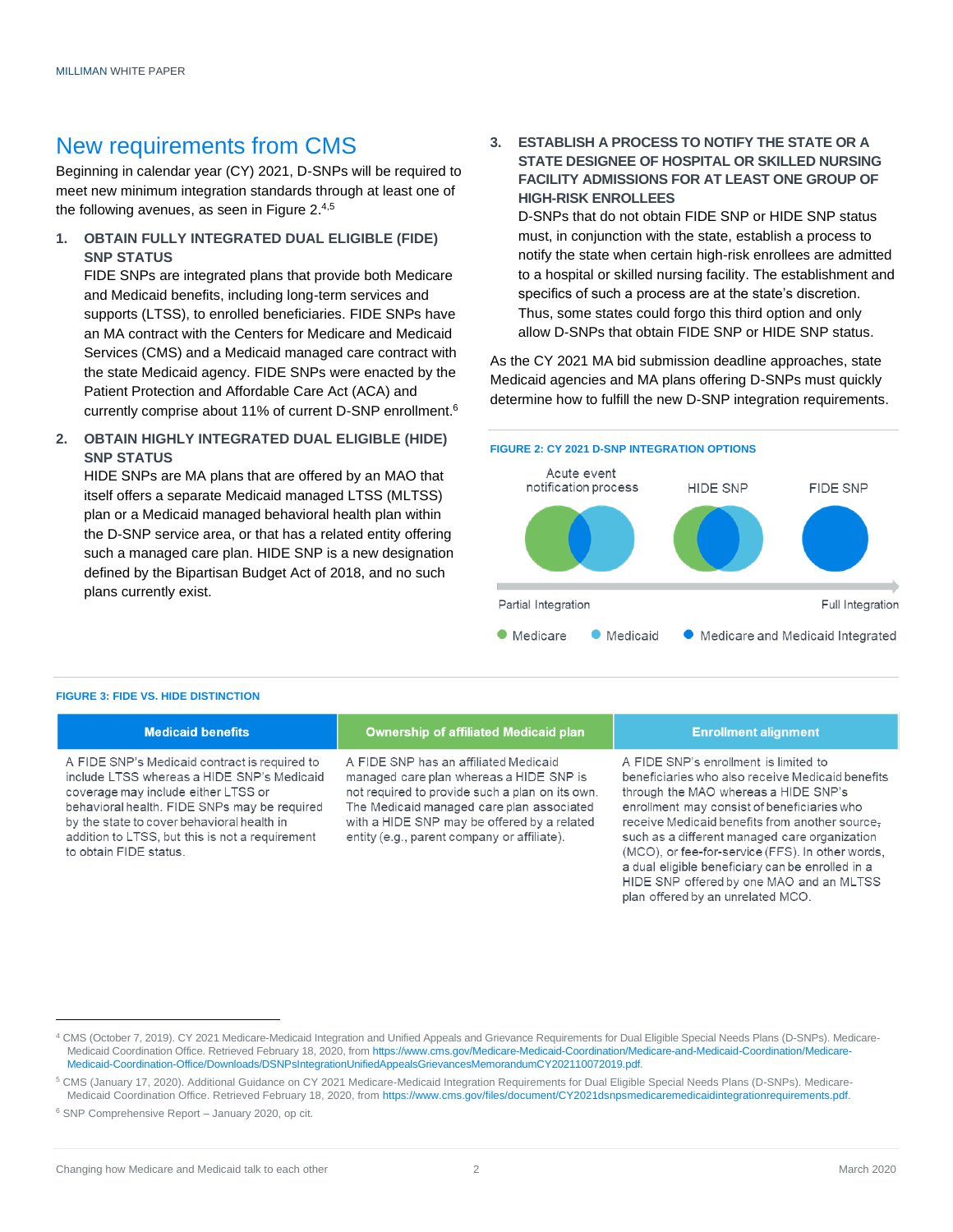## Considerations for state Medicaid agencies

#### **1. STATES CONTROL INTEGRATION OPTIONS AVAILABLE TO MA ORGANIZATIONS**

State Medicaid agencies have the authority to decide which organizations can offer D-SNPs and what types of D-SNPs are permitted in the state. Thus, states should be proactive and purposeful about how they intend D-SNPs to meet the new integration requirements. States should consider which of the new integration requirements best support current state objectives and they may want to consider different requirements in the short- and long-term.

#### **2. ESTABLISHING AN INFORMATION-SHARING PROCESS COULD PRESENT OPERATIONAL HURDLES**

Establishing a process for notification of hospital or skilled nursing facility admissions could require significant time and resource investment by both states and MAOs offering D-SNPs. Such a process would require coordination between states and MAOs, some of which may have no existing relationship with the state Medicaid agency. Establishing an information-sharing process may require cross-departmental collaboration including information technology (IT), claims processing, legal, clinical, and others.

#### **3. REQUIRING FIDE SNP OR HIDE SNP STATUS COULD CAUSE MA MARKET DISRUPTION**

Some states may consider only allowing FIDE or HIDE SNPs either to achieve integration goals or to avoid the administrative burden of establishing an information-sharing process with MAOs. This approach could result in MA market disruption if existing D-SNPs are unable to obtain FIDE or HIDE status by 2021 due to the lack of a Medicaid MLTSS or managed behavioral health plan. It could even result in an elimination of D-SNPs in states without existing Medicaid MLTSS or managed behavioral health programs. Even in states that require Medicaid MLTSS plans to offer companion D-SNPs, some existing D-SNPs may not have a companion MLTSS plan.

MAOs that are unable to satisfy integration requirements may attempt to offer D-SNP look-alike plans. D-SNP look-alike plans are general enrollment MA plans that have similar plan designs as D-SNPs, but do not satisfy D-SNP model of care, SMAC, or integration requirements. CMS has expressed concern about D-SNP look-alikes and has proposed banning them beginning in CY 2022.<sup>7</sup>

**4. D-SNP BID SUBMISSION DEADLINE IS JUNE 1, 2020** MAOs must file CY 2021 MA bids with CMS by June 1, 2020, and many have already begun the MA bid development process. States should engage with MAOs soon to communicate their approaches to meeting the integration requirements, to understand MAOs' abilities to meet the new requirements, and to update SMACs. MAOs will need sufficient time to implement necessary changes and reflect the impact of changes in filed bids.

#### **5. REASSESS DUAL INTEGRATION VISION**

State Medicaid agencies may use the new integration requirements as an opportunity to gather input on broader dual integration vision and goals. Such discussions could guide nearterm decisions regarding CY 2021 D-SNP integration requirements as well as longer-term programmatic considerations. Considerations may include the following:

- Should the state's D-SNP integration requirements evolve over time to achieve different goals or handle different timing constraints?
- Which dual eligibility classes are most effectively managed in D-SNPs?
- Are there enrollment mechanisms such as default enrollment that would enhance integration efforts?
- What is the state's long-term strategy for managing LTSS costs?
- Should the state consider new fully integrated programs or revisions to existing programs such as FIDE SNPs, dual demonstrations, or the Program of All-Inclusive Care for the Elderly (PACE)?
- Should the state consider its own tailored approach to dual integration such as those outlined in the letter of April 24, 2019, to state Medicaid directors from CMS Administrator Seema Verma (SMDL #19-002)? 8

<sup>7</sup> CMS (February 18, 2020). Contract Year 2021 and 2022 Policy and Technical Changes to the Medicare Advantage Program, Medicare Prescription Drug Benefit Program, Medicaid Program, Medicare Cost Plan Program, and Programs of All-Inclusive Care for the Elderly. Retrieved February 21, 2020, from

[https://www.federalregister.gov/documents/2020/02/18/2020-02085/medicare-and-medicaid-programs-contract-year-2021-and-2022-policy-and-technical-changes-to-the.](https://www.federalregister.gov/documents/2020/02/18/2020-02085/medicare-and-medicaid-programs-contract-year-2021-and-2022-policy-and-technical-changes-to-the) <sup>8</sup> Verma, S. (April 24, 2019). Three New Opportunities to Test Innovative Models of Integrated Care for Individuals Dually Eligible for Medicaid and Medicare. CMS SMDL #19-002. Retrieved February 18, 2020, fro[m https://www.medicaid.gov/sites/default/files/Federal-Policy-Guidance/Downloads/smd19002.pdf.](https://www.medicaid.gov/sites/default/files/Federal-Policy-Guidance/Downloads/smd19002.pdf)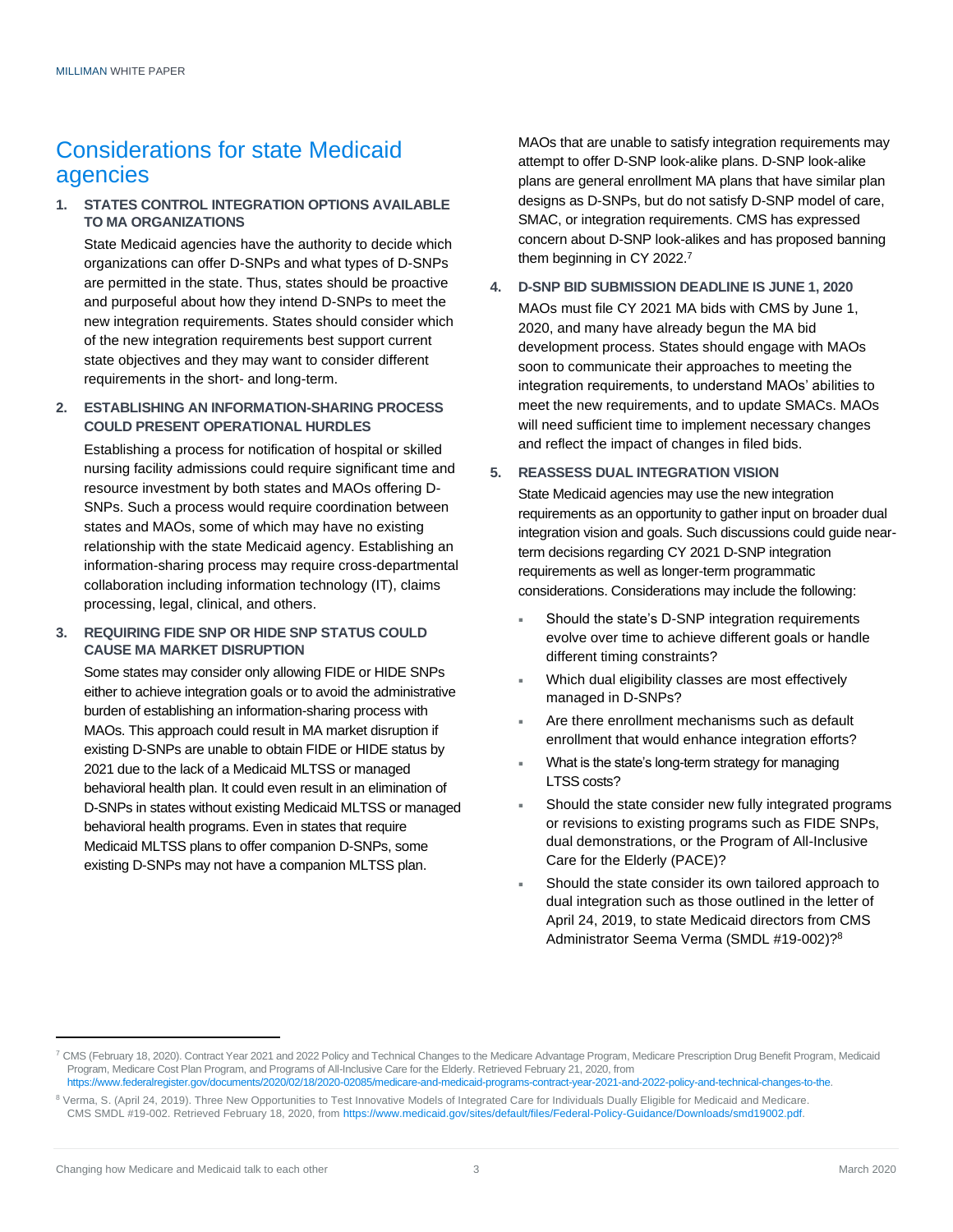## Considerations for MAOs offering D-SNPs

#### **1. FIDE SNP OR HIDE SNP STATUS MAY NOT BE ATTAINABLE BY 2021**

D-SNPs offered by MAOs without a Medicaid MLTSS or managed behavioral health plan (and whose parent organizations and related entities also lack such a plan) do not satisfy FIDE SNP or HIDE SNP requirements. MAOs in this situation may need to advocate for states to implement an information-sharing process, as it would be the only short-term way to satisfy the new integration standards.

#### **2. STATES' APPROACHES TO INTEGRATION MAY PROVIDE ENROLLMENT OPPORTUNITIES**

If a state requires all D-SNPs to obtain FIDE SNP or HIDE SNP status, then any existing D-SNP offered by an MAO without a Medicaid MLTSS or managed behavioral health plan will be unable to meet the new integration standards. This could result in a reduction in the number of D-SNPs within a state, which would provide an opportunity for increased enrollment for existing FIDE and HIDE SNPs. It may also be an opportunity for D-SNP market entry for Medicaid MLTSS or behavioral health MCOs that do not currently offer a D-SNP.

#### **3. ENGAGE WITH STATES AS SOON AS POSSIBLE**

It is imperative that MAOs engage with their respective state Medicaid agencies as soon as possible to understand how each state intends D-SNPs to fulfill the new integration requirements. MAOs should determine whether significant plan changes (e.g., eligible dual classifications, service area) or administrative changes (e.g., hospital admission notification) will be required and reflect those changes in MA bids filed by June 1, 2020. All states and MAOs offering D-SNPs will need to update SMACs prior to the July 6 deadline.<sup>9</sup>

#### **4. ESTABLISHING AN INFORMATION-SHARING PROCESS COULD PRESENT OPERATIONAL CHALLENGES**

Establishing a process for notification of hospital or skilled nursing facility admissions could require significant time and resource investment across multiple internal departments (e.g., IT, actuarial, claims processing, legal, and clinical). MAOs will also need to collaborate with external parties (e.g., state Medicaid agencies, providers, other MAOs).

#### **5. REASSESS MEDICAID MANAGED CARE MARKET**

Depending on a state's approach to the new D-SNP integration requirements, operating a Medicaid MLTSS or managed behavioral health plan may be a barrier to entry into the D-SNP market. MAOs that are not currently in the Medicaid managed care market may want to consider a longer-term strategy of entering the Medicaid market in order to have access to dual eligible beneficiaries in the MA market.

## **Conclusion**

As the CY 2021 MA bid submission and D-SNP SMAC deadlines approach, state Medicaid agencies and MAOs offering D-SNPs must quickly determine how to fulfill the new D-SNP integration requirements. This is an ideal time for states and MAOs to reconsider longer-term strategies around dual integration.

<sup>9</sup> CY 2021 Medicare-Medicaid Integration and Unified Appeals and Grievance Requirements for Dual Eligible Special Needs Plans (D-SNPs), op cit.